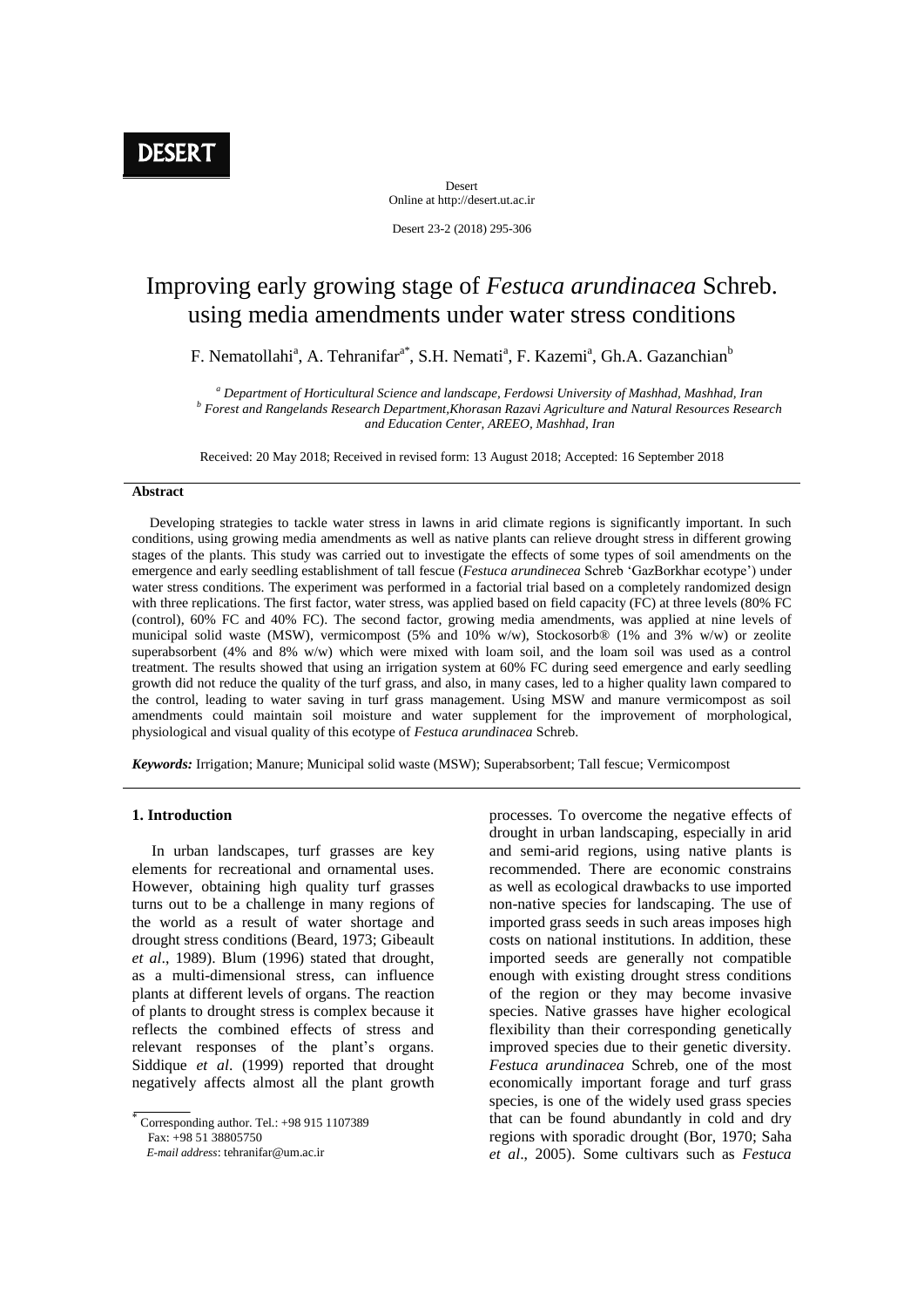*arundinacea* cv 'Grande' was reported as drought tolerant (Caturegli *et al*. 2015).

 Low rainfall, high temperatures, wind and evaporation, which have significant effects on growth stages of plants, can lead to the occurrence of drought (Magrokosho and pixley, 1995). Germination is the first and most critical stage of plants growth and development and is a vital process in seedling emergence (De Villiers *et al*., 1994). Some environmental factors, especially temperature, humidity and soil salinity, strongly influence this growth stage (Basra *et al*., 2004). Furthermore, uniformity of germination, mean germination time and seed emergence are the most important factors affecting seed quality (Soltani *et al*., 2006), hence, reduction in germination and damage to the plants in the emergence stage due to stress conditions are the main causes of final quality losses in plants (Daneshmand *et al*., 2012). Any plant that can exhibit greater level of tolerance to drought stress in the germination stage would be more successful during the first period of growth. This is the reason why researchers seek to find some solutions to increase seedling establishment under abiotic stress conditions (Katergi *et al*., 1994).

 One of the solutions to alleviate drought stress in different growth stages of plants is the addition of soil amendments to the growing media. Two of the most important growing media amendments are composts and super absorbents. There are two sources of initial materials for producing composts; the first group is based on manures and animal wastes and the second group is produced based on municipal solid waste and sewage sludge (Gregorie, 2004). These materials affect the performance of turf grasses. For example, turf grasses growing in bio solid-amended soils established faster and showed improvements in density, color and resistance to foliar diseases (Loschinkohl and Boehm, 2001, Linde and Hepner, 2005, Loschinkohl and Boehm, 2001). Lucero *et al*. (1995) also stated that poultry litter had positive influence on *Festuca arundinacea* Schreb. and *Poa pratensis* L. growth, and can be a suitable source of fertilizer for pasture renovation and production if applied in an appropriate amount (Lucero *et al.*, 1995). It was also shown that sewage sludge increased growth and green color in tall fescue and in mixed sward of perennial ryegrass and Kentucky bluegrass (Schumann *et al*. 1993); while manures and crop residues were shown to restore productivity in eroded soils (Larney and

Janzen, 1996). Similar results were reported regarding the use of yard trimmings on *Cynodon dactylon* and *Paspalum notatum* (Harrell and Miller, 2005).

 The other material group which can be used as soil amendment is super absorbents. Super absorbents, which have the ability to absorb large amounts of water, are divided into different categories and include various compounds. Some, such as zeolites, are minerals and can be extracted from mines. Zahedi *et al*. (2009) reported that the use of zeolite in dry lands exposed to drought stress could lead to the improvement of quality and quantity in some canola cultivars. Moreover, zeolite application reduced water stress damage in grape (Valadabadi *et al*., 2010).

 Other types of super absorbents are synthetic, which are formed from polymeric materials with network structures (physical or chemical cross linking) which have high water absorption capability and inflation. Some properties such as penetration rate, density, soil structure, compaction, texture, aggregate stability and evaporation rate can be affected by these polymers (Abedi-koupai and Asadkazemi, 2006). Stockosorb® (Acrylic acid polymer) is an example of this group. Shi *et al*. (2010) reported that the presence of Stockosorb® near the roots of *Populus popularis* could increase the tolerance of this species to drought and salinity by three mechanisms: a) under water shortage, roots can be benefitted by hydrophilic polymers, which can act as a water reservoir; b) under salinity conditions, Stockosorb®, due to high water capacity, holds Na<sup>+</sup> and Cl<sup>-</sup> ions in the soil solution and thus prevents the accumulation of excessive toxic ions in organs. In addition, exchangeable  $K^+$ ions in Stockosorb<sup>®</sup> improve the ratio of  $K^+ / Na^+$  in plants; c) hydrophilic polymers, which are mainly responsible for water- and salt-holding capacities in plants, help the plants tolerate interactive effects of drought and salt stresses (Shi *et al*., 2010).

 Considering the above-mentioned points, it appears that a growing media which can enhance the water holding capacity and moisture content to a minimum level has better effects on maintaining the quality of plants. The main goal of this experiment is to study the effects of some types of soil amendments on the emergence and early seedling establishment and morphological and physiological characteristics of the native ecotype of tall fescue under water stress conditions.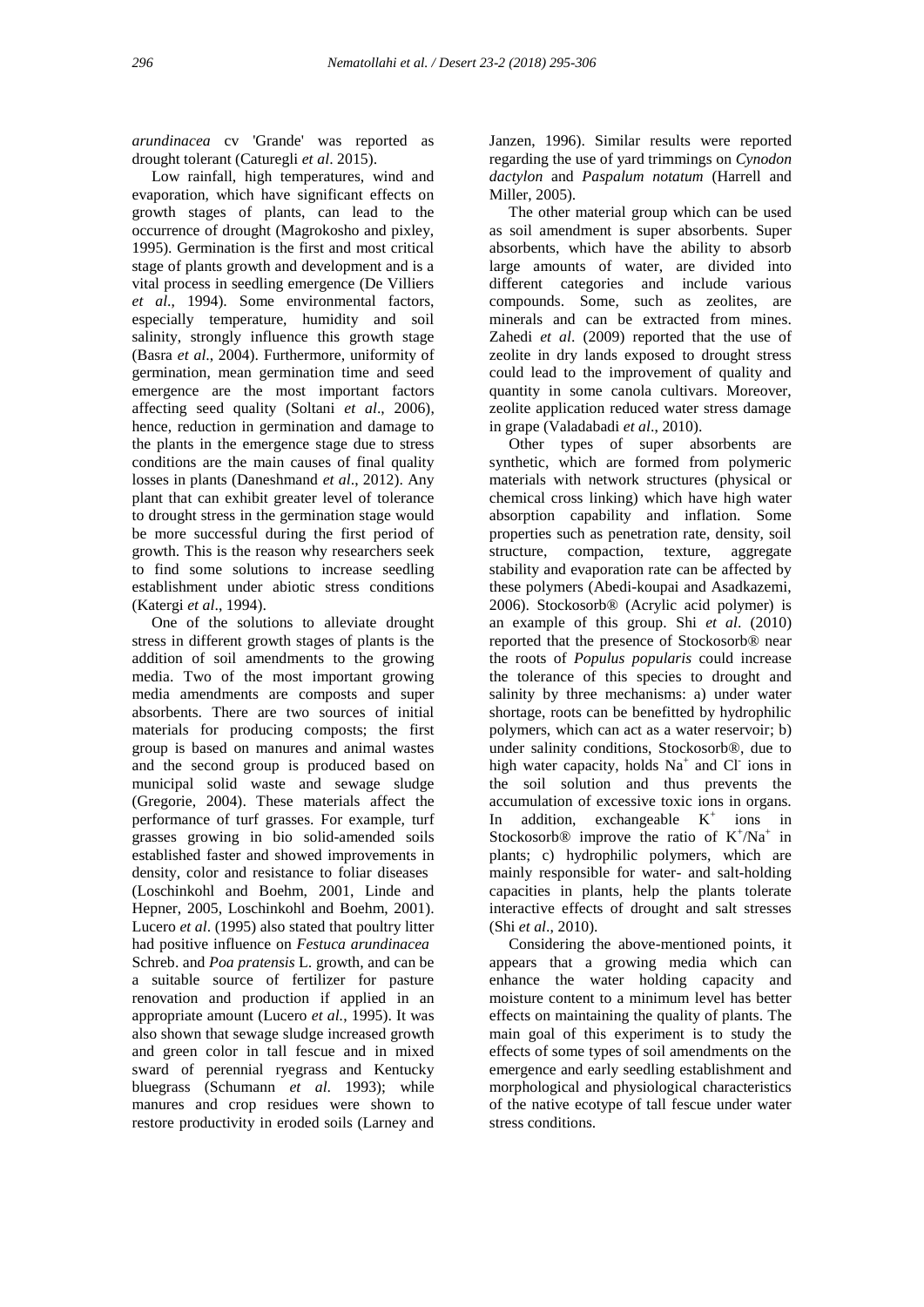#### **2. Materials and Methods**

 This research was carried out at the Department of Horticultural Science and Landscape, Ferdowsi University of Mashhad, Iran, during the winter 2014. The experiment was performed in a factorial trial based on a completely randomized design with three replications. The first factor was irrigation levels (80%, 60% and 40% field capacity (FC)) and the second factor was growing media mixtures (Table 1). The growing media was prepared by using two kinds of vermicompost

(municipal solid waste and manure) (Table 2), a synthetic (Stockosorb® 660) and a mineral super absorbent (Zeolite) mixed with the soil (Table 2). Stockosorb® 660 was bought from a German company, Evonic/ degussa®, and its chemical compound was crossed linked polyacrylic acid homopolymer partially potassium neutralized. Zeolite was supplied from Semnan Negin Powder® company and its formula was clinoptilolite  $KNa_2Ca_2(Si_2A1_7)O_{72}.24H_2O$  in major Phase (Table 3).

| Table 1. The ingredients of the growing media and their abbreviations |
|-----------------------------------------------------------------------|
| Growing media ingredients                                             |

| Growing media ingredients                                                | Abbreviation |
|--------------------------------------------------------------------------|--------------|
| Municipal solid waste vermicompost + soil $(5: 95\% \text{ W/W})$        | Vr5          |
| Municipal solid waste vermicompost + soil $(10:90\%$ W/W)                | Vr10         |
| Manure vermicompost + soil (10: 90% W/W)                                 | Vm10         |
| Manure vermicompost + soil $(5: 95\% \text{ W/W})$                       | Vm5          |
| Synthetic superabsorbent, Stockosorb $\circledR$ 660 + soil (1: 99% W/W) | S1           |
| Synthetic superabsorbent, Stockosorb $\circ$ 660 + soil (3: 97% W/W)     | S3           |
| Mineral superabsorbent, Zeolite + soil $(4:96\%$ W/W)                    | 74           |
| Mineral superabsorbent, Zeolite + soil $(8:92\%$ W/W)                    | Z8           |
| Loam soil (control treatment)                                            |              |

| Table 2. Selected physical and chemical attributes of the growing media |  |
|-------------------------------------------------------------------------|--|
|                                                                         |  |

| Growing media       | pH   | EC<br>O.M<br>Texture |       | Sand | Silt                     | Clav  |       |       |       |       |
|---------------------|------|----------------------|-------|------|--------------------------|-------|-------|-------|-------|-------|
|                     |      | (ms/cm)              | (% )  |      | (%)                      | (9)   | (0/0) | (ppm) | (ppm) | (ppm) |
| Soil                | 7.94 | 2.41                 | 0.86  | Loam | 47.30                    | 18.70 | 34    | 1071  | 11.62 | 263   |
| MSW vermicompost    | 8.62 | 4.19                 | 19.89 | ۰    | $\overline{\phantom{a}}$ | -     |       | 9567  | 4733  | 10138 |
| Manure vermicompost | 7.18 | 5.33                 | 11.31 |      | $\overline{\phantom{0}}$ | -     |       | 12483 | 5429  | 9780  |
|                     |      |                      |       |      |                          |       |       |       |       |       |

| Table 3.<br>. The ingredients of the used zeolite |                  |       |                                |     |      |                   |              |       |       |  |
|---------------------------------------------------|------------------|-------|--------------------------------|-----|------|-------------------|--------------|-------|-------|--|
| Chemical compositions                             | SiO <sub>2</sub> | Al2O2 | Fe <sub>2</sub> O <sub>3</sub> | CaO | MgC  | Na <sub>2</sub> O |              |       |       |  |
| Weight percent $(\%)$                             | 68.95            |       | 0.97                           |     | 0.79 | 0.95              | $\mathbf{Q}$ | 9.068 | 10.68 |  |

 Seeds of *Festuca arundinacea* Schreb (Gaz Borkhar ecotype) (purity=98%, viability=85%) which were bought from Pakan Bazr® company, were planted in 81 pots (18 cm in diameter and 17.5 cm in depth) and covered with a thin layer of sand. Levels of irrigation were applied in the pots from the beginning of the experiment. To monitor the amount of moisture for each growing medium, the pots were regularly weighed and they were toped up with water to get to their required irrigation level in the experiment whenever necessary (Alizadeh, 2004). During this period (three months), the environmental conditions of the greenhouse were as follows: light intensity (sum): 280-390 Klux, minimum temperature: 18 <sup>ₒ</sup>C, maximum temperature: 30 <sup>º</sup>C, average temperature: 24 <sup>º</sup>C and average relative humidity: 45%.

 At the first stage, emergence percentage and mean emergence time (MET), then plant height and fresh and dry weight of clipping per unit area were measured.

Mean emergence time (MET) =  $(A_1D_1 + A_2D_2 +$  $A_3D_3+A_nD_n$ )/ $A_1+A_2+A_3+A_n$ 

Where A is the number of emergent seeds, and D is Day.

 At the end of the experiment, morphological characteristics including root length and volume, soil moisture percentage, root and shoot water content were measured by using a ruler, Archimedes method and the following formulas, respectively:

Soil moisture percentage  $=$  (wet soil – dry soil)/ dry soil  $\times$  100

Root water content  $=$  (root fresh weight  $-$  root dry weight)/ root fresh weight  $\times$  100

Shoot water content  $=$  (shoot fresh weight  $$ shoot dry weight)/ shoot fresh weight  $\times 100$ 

For measuring physiological traits, the following methods were used:

Electrolyte leakage (EL) =  $(E1/E2) \times 100$ (Lutts *et al.* 1996)

E1= Electrolyte leakage before autoclave

E2= Electrolyte leakage after autoclave

Relative water content  $(RWC)$  (%) = (Fresh weight - Dried weight)/ (Turgid weight - Dried weight)  $\times$  100 (Barrs and Weaterley, 1962)

 Total chlorophyll and carotenoids contents were measured based on the method suggested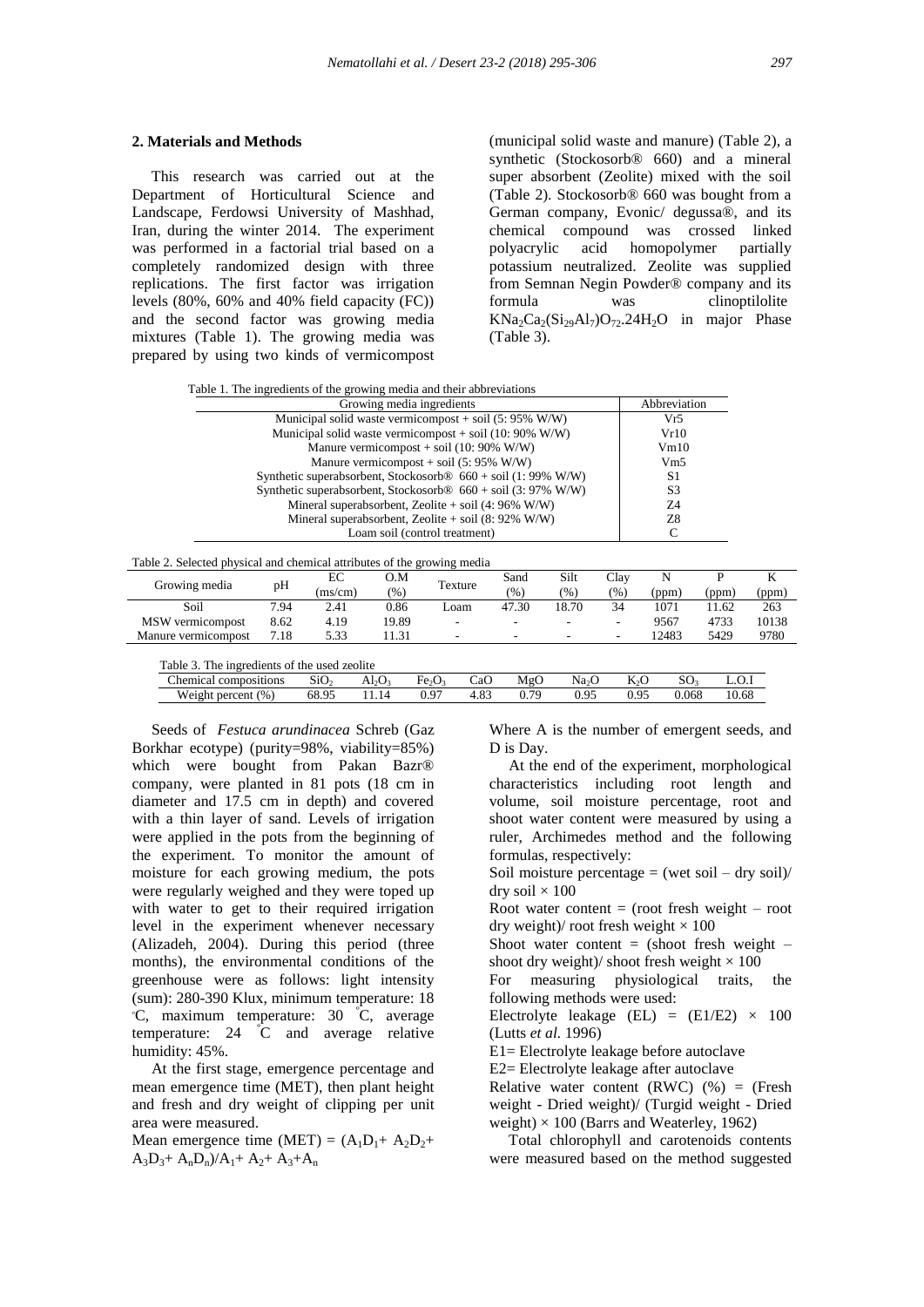by Lichtenthaler (1987). Visual and functional characteristics of the turf grasses including color, smoothness, coverage, texture, traffic tolerance, resistance to weeds and total quality were also evaluated. Visual quality was assessed using a visual score based on a 1–9 scale, as used in the National Turf grass Evaluation Program (NTEP) $(1 =$  poorest,  $9 =$  best qualities) (Morris and Shearman, 2000).

 The data was analyzed using Minitab Software Package (V.17) and the means were compared using the Least Significant Difference (LSD) test at  $p \le 0.05$ .

# **3. Results**

 According to Table 4, the interaction between irrigation levels and growing media types was significantly different on the soil moisture percentage, percentage of seed emergence, root volume, root length, electrolyte leakage, total chlorophyll content and carotenoids content. In mean of seed emergence time, the simple effect of irrigation levels and in traits height, root water content, shoot water content and relative water content simple effect of growing media types was significantly different (Table 4). According to Table 5, the effects of color, texture and coverage on the effects of both factors on irrigation levels and growth rate were significant. As for smoothness, the only significant factor was the growing media, and in terms of traffic tolerance and general quality, the effect of irrigation levels was significan only.

# *3.3. Mean of seed emergence time*

 A faster seed emergence time was observed under 60% FC (2.52 days) and 80% FC (3.04 days), and these values were significantly different from the corresponding values under 40% FC irrigation treatment (2.45 days) (Table 6).

#### *3.4. Height*

 As it can be seen in Table 6, the plants in Vr10, Vm10 and Z4 had the greatest height (11.85, 11.83 and 11.82 cm) compared to the plants in Z8 and S1 treatments with the minimum height of 10.61 and 10.4 cm, respectively.

#### *3.5. Root volume*

 It can be observed in Table 7 that the plants associated with the treatments S1 and S3 had the highest root volume in the three irrigation levels. In general, in all the three levels of irrigation, treatments containing vermicompost as the growing media (Vr5, Vr10, Vm5 and Vm10) were associated with the plants with least amount of roots.

# *3.6. Root length*

 Table 7 shows that S1, S3, Z4, Z8 and the control treatments had the longest root length in all irrigation levels (with the exception of S1 in 80% FC), and vermicompost treatments (animal and MSW vermicompost) had the shortest root length.

# *3.7. Root water content percentage*

 The plants in the treatments containing municipal waste vermicompost and manure vermicompost had the highest root water content and showed significant differences from the plants in the control treatment. In addition, the plants in Vr5, Vr10 and Vm5 showed significant increases in their root water content compared with the plants in Z8 and S1 treatments (Table 6).

#### *3.8. Shoot water content percentage*

 Based on Table 6, the growing media containing manure vermicompost and MSW manure had the highest shoot water content. Furthermore, shoot water contents in treatments Vr5 (81.83%), Vm5 (81.28%) and Vm10 (83.15%) were significantly higher than those in other treatments including the control one (73.40%).

#### *3.9. Relative water content (RWC)*

 The highest RWC was related to the plants associated with Z4 (72.68%) and the lowest value was related to the plants associated with Z8 (55.8%), as can be seen in Table 6. Stockosorb® had a positive effect on RWC in the turf grass, regardless of the amount used. In contrast, the amount of zeolite had an important role, so that leaves from plants grown in Z4 had the highest amount of RWC. However, plants grown in Z8 were not significantly different from the plants grown in the control treatment. In general, all the growing media types increased RWC in *Festuca arundonacea* Schreb compared with the control growing medium (loam soil).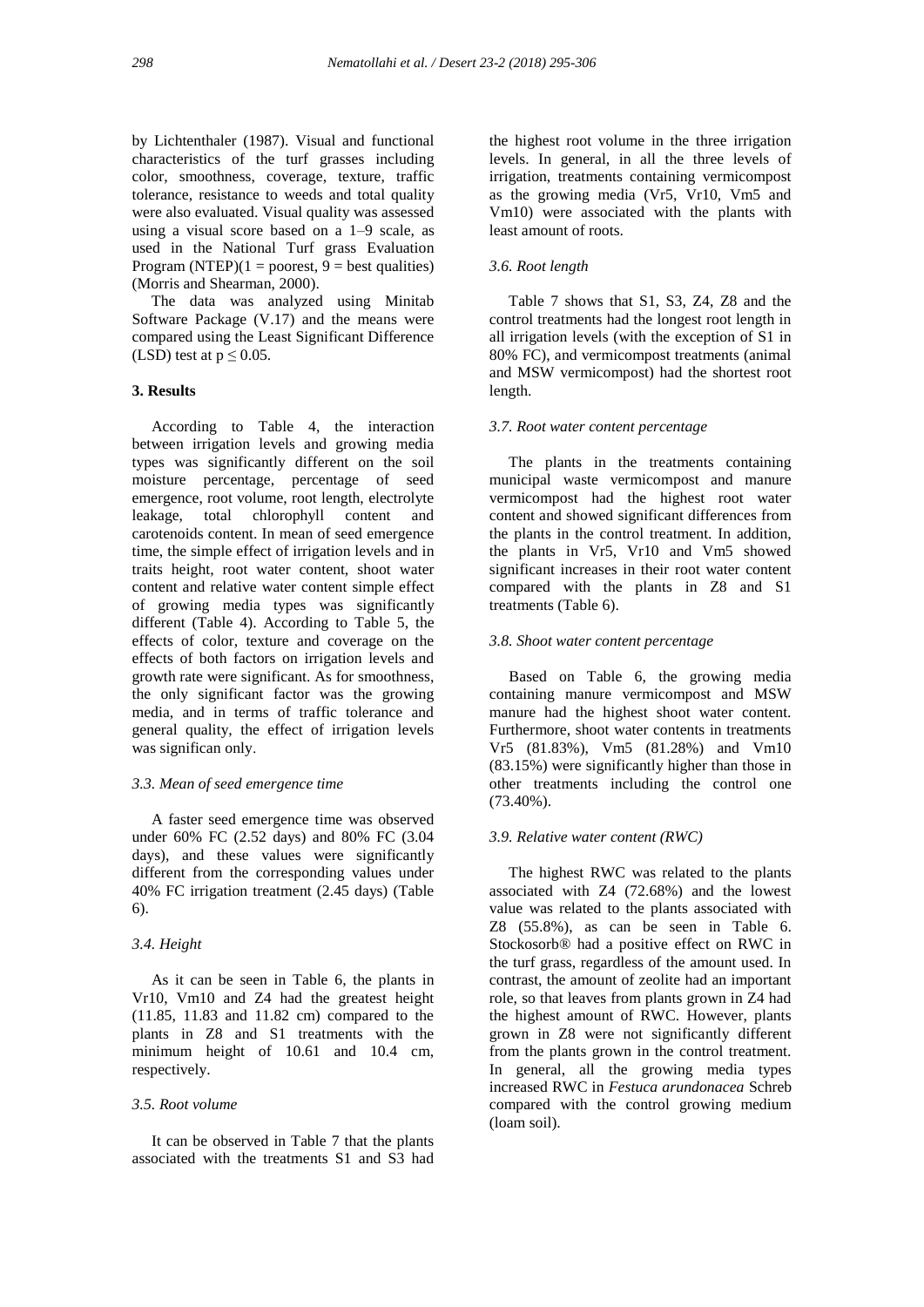Table 4. Analysis of variance (mean squares) for physiological traits of *Festuca arundinacea* Schreb. under water stress and growing media treatments

| Source of                                   |     | Soil      | Seed                    |                    |                    | Root                |              | Root water           | Shoot water           |                        | $\sim$     | Total chlorophyll | Carotenoids |
|---------------------------------------------|-----|-----------|-------------------------|--------------------|--------------------|---------------------|--------------|----------------------|-----------------------|------------------------|------------|-------------------|-------------|
| variation                                   | U٤  | moisture  | emergence               | MET                | Height             | volume              | Root length  | content              | content               | <b>RWC</b>             | ىلنا       | content           | content     |
| Irrigation levels                           |     | **386.97  | **8224.80               | $\frac{11}{2.78}$  | 0.12 <sup>ns</sup> | $\frac{134}{21.34}$ | **13.55      | $4.45$ <sup>ns</sup> | 18.47 <sup>ns</sup>   | $210.33$ <sup>ns</sup> | **503.22   | **239.26          | **21.12     |
| Growing media                               |     | $*$ 71.34 | 90 <sup>ns</sup><br>511 | 0.16 <sup>ns</sup> | $^*2.73$           | $*$ 88.47           | $*37.11$     | $**188.80$           | 147.23                | $*$ 337.42             | $*$ 741.75 | **368.51          | $*$ 6.64    |
| Irrigation levels<br>$\times$ Growing media | . . | $*22.36$  | 639.20                  | 0.11<br>- 118      | 1.35 <sup>ns</sup> | $**4.34$            | 4.63         | 16.02 <sup>ns</sup>  | $25.47$ <sup>ns</sup> | 114.04 <sup>ns</sup>   | 132.50     | $*$ 174.52        | 4.18        |
| Error                                       |     | 4.82      | 267.10                  | 0.80               | 1.23               | 0.71                | 0.21<br>2.51 | 23.38                | 23.98                 | 71.59                  | 65.20      | 12.00             | 1.34        |

ns, \* and \*\* show non-significant, significant at 5%and 1% probability levels, respectively

Table 5. Analysis of variance (mean squares) for visual and functional qualities of *Festuca arundinacea* Schreb*.*

| Source of variation                         | $d_{\rm f}$ | Texture            | Color              | Coverage           | <b>Smoothness</b>  | Traffic tolerance    | General quality      |
|---------------------------------------------|-------------|--------------------|--------------------|--------------------|--------------------|----------------------|----------------------|
| Irrigation levels                           |             | *8.12              | $^*2.94$           | $*7.00$            | 0.08 <sup>ns</sup> | $1*2.34$             | $\ddot{ }^{*2.19}$   |
| Growing media                               |             | $\ddot{ }^{*1.19}$ | **1.25             | $\ddot{ }^{*2.30}$ | 1.26               | 0.28 <sup>ns</sup>   | $0.45$ <sup>ns</sup> |
| Irrigation levels $\times$ Growing<br>media |             | $0.30$ $^{\rm ns}$ | 0.32 <sup>ns</sup> | 0.83 <sup>ns</sup> | 0.61 <sup>ns</sup> | $0.20$ <sup>ns</sup> | 0.29 <sup>ns</sup>   |
| Error                                       | 54          | 0.32               | 0.22               | 0.73               | 0.51               | 0.31                 | 0.22                 |
| .<br>.                                      | .           |                    | .                  |                    |                    |                      |                      |

ns, \* and \*\* show non-significant, significant at 5% and 1% probability levels, respectively

Table 6. Comparison of the means of irrigation treatment and different growing media types

| treatment                |                          | <b>MED</b>               | Height     | Root water      | Shoot water              |           | Texture           | Color              |                     | <b>Smoothness</b>  | Traffic tolerance        | General quality   |
|--------------------------|--------------------------|--------------------------|------------|-----------------|--------------------------|-----------|-------------------|--------------------|---------------------|--------------------|--------------------------|-------------------|
| Irrigation               | Growing                  |                          |            |                 |                          | RWC(%)    |                   |                    | Coverage            |                    |                          |                   |
| levels                   | media                    | (day)                    | (cm)       | content $(\% )$ | content $(\% )$          |           | $(1-9$ scores)    | $(1-9$ scores)     | $(1-9$ scores)      | $(1-9$ scores)     | $(1-9$ scores)           | $(1-9$ scores)    |
| 40% FC                   | $\sim$                   | 3.04a                    |            |                 |                          |           | 6.29a             | 7.07a              | 5.63 <sub>b</sub>   |                    | 5.85 b                   | 6.10 <sub>b</sub> |
| 60% FC                   | $\overline{\phantom{a}}$ | 2.52 <sub>b</sub>        |            |                 | $\overline{\phantom{a}}$ | ۰         | 5.40 <sub>b</sub> | 6.62 <sub>b</sub>  | 6.58 a              |                    | 6.44 a                   | 6.63a             |
| 80% FC                   | $\sim$                   | 2.45 <sub>b</sub>        |            |                 |                          |           | 5.29 <sub>b</sub> | 6.42 <sub>b</sub>  | 6.44 a              |                    | 6.09 <sub>b</sub>        | 6.56 a            |
| $\overline{\phantom{a}}$ | C                        | $\overline{\phantom{0}}$ | 10.88 abc  | 80.82 bc        | 73.40 c                  | 54.50 d   | 4.97 d            | 6.22d              | 6.08 <sub>b</sub> c | 6.63~bc            | $\overline{\phantom{a}}$ | $6.30$ abc        |
| $\sim$                   | S <sub>1</sub>           | $\overline{\phantom{a}}$ | $10.61$ bc | 73.00 d         | 72.45 c                  | 63.23 bc  | 5.91 ab           | 6.24d              | 5.75 c              | 6.43c              |                          | 6.71 a            |
| $\sim$                   | S <sub>3</sub>           | $\overline{\phantom{0}}$ | 11.00 abc  | 84.54 abc       | 75.60 bc                 | 69.23 ab  | 5.33 cd           | 6.86 ab            | 6.00 <sub>bc</sub>  | 6.67 <sub>bc</sub> | . .                      | 6.22 bc           |
| $\sim$                   | Z <sub>4</sub>           | $\overline{\phantom{a}}$ | 11.82 a    | 83.17 abc       | 76.35 bc                 | 72.68 a   | 5.45 bcd          | 6.72 <sub>bc</sub> | 5.84 abc            | $6.90$ abc         |                          | 6.03c             |
| $\sim$                   | Z8                       | $\overline{\phantom{0}}$ | 10.40c     | 80.07c          | 74.10c                   | 55.80 cd  | 5.80 bcd          | 6.27 cd            | 5.86 ab             | 6.49c              | . .                      | $6.44$ abc        |
| $\sim$                   | Vr5                      | $\overline{\phantom{a}}$ | 11.35 abc  | 87.26 a         | 81.83 a                  | 62.49 bcd | 5.75 bcd          | $6.94$ ab          | 7.05a               | 7.39 a             |                          | $6.58$ ab         |
| $\sim$                   | Vr10                     | $\overline{\phantom{a}}$ | 11.85 a    | 87.04 a         | 80.18 ab                 | 61.77 bcd | 5.86 abc          | 6.80ab             | 5.86 ab             | $7.25$ ab          | . .                      | $6.44$ abc        |
| $\sim$                   | Vm 5                     | $\overline{\phantom{a}}$ | 11.51 ab   | 86.74 a         | 81.28 a                  | 61.62 bcd | 6.20a             | 7.18 a             | 6.59 a              | 7.37 a             |                          | 6.72 a            |
| $\sim$                   | Vm10                     | $\overline{\phantom{a}}$ | 11.83 a    | 84.88 ab        | 83.15 a                  | 55.92 bcd | 5.69 abc          | 7.11ab             | $6.94$ abc          | $7.08$ abc         |                          | $6.44$ abc        |

Means with the same letters are not significantly different. FC (Field capacity), C (control), S1 (Stockosorb® 660 + soil (1: 99% W/W)), S3 (Stockosorb® 660 + soil (3: 97% W/W)), Z4 (Zeolite + soil (4: 96% W/W)), Z8 (Zeolite + soil (8: 92% W/W)), Vr 5 (Municipal solid waste vermicompost + soil (5: 95% W/W)), Vr 10 (Municipal solid waste vermicompost + soil (10: 90% W/W)), Vm 5 (Manure vermicompost + soil (5: 95% W/W)), Vm 10 (Manure vermicompost + soil (10: 90% W/W)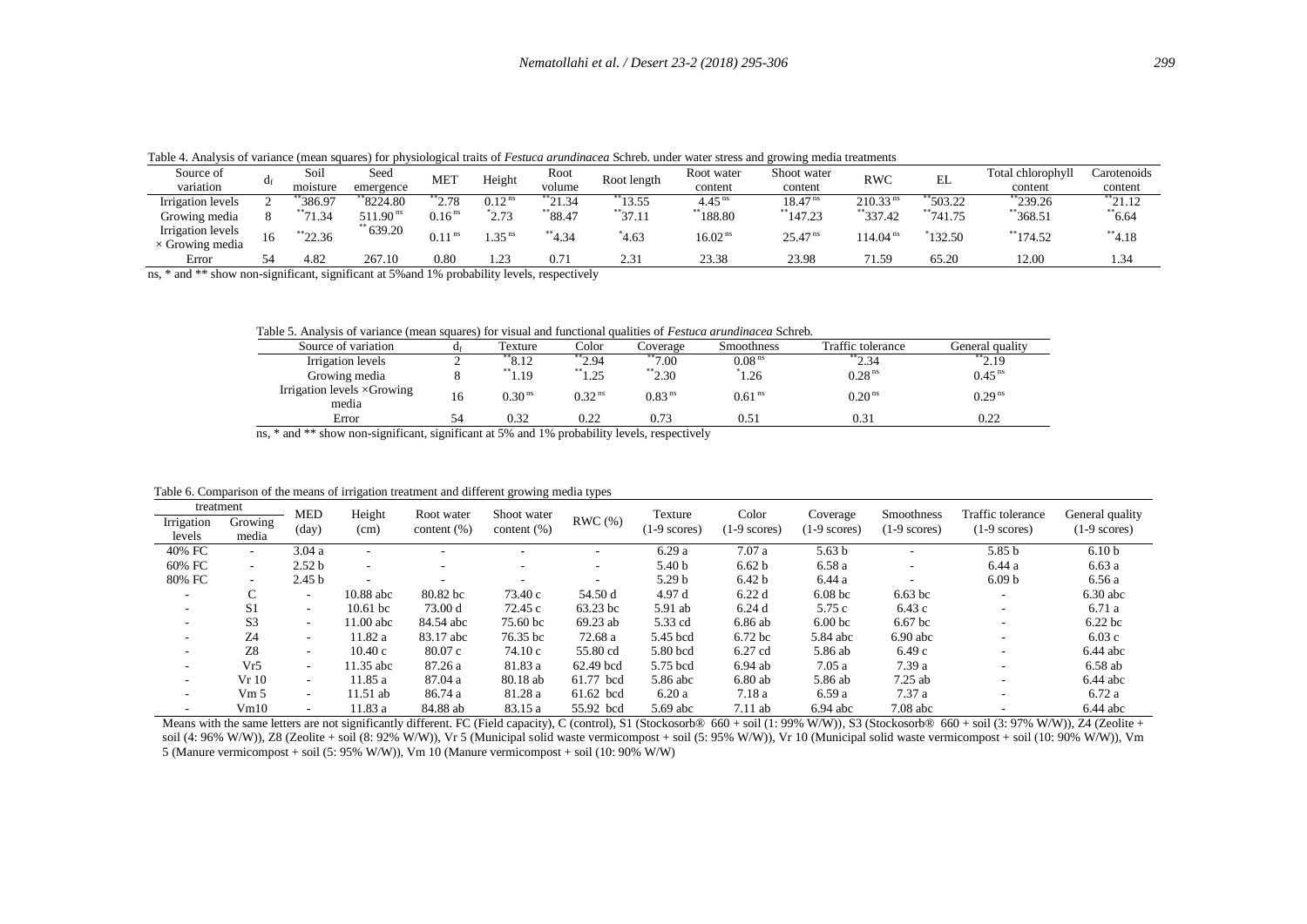| Treatment         |                 | Soil moisture (%) | Seed emergence (%) | Root volume        | Root length  | Electrolyte   | Total chlorophyll  | Carotenoids content |
|-------------------|-----------------|-------------------|--------------------|--------------------|--------------|---------------|--------------------|---------------------|
| Irrigation levels | Growing media   |                   |                    | (cm <sup>3</sup> ) | (cm)         | leakage (%)   | content (mg/gr)    | (mg/gr)             |
| 40% FC            | $\mathcal{C}$   | 10.12 klm         | 64.67 d-k          | $6.16$ efg         | $13.00 b-e$  | $62.83$ a-d   | 44.06a             | 5.67 abc            |
| 40% FC            | S1              | 10.47 klm         | 74.67 b-h          | 10.55 b            | $10.66$ efg  | $55.53$ b-f   | $20.20 \text{ n}$  | $4.05c-g$           |
| 40% FC            | S <sub>3</sub>  | $8.32 \text{ m}$  | 53.55 jk           | 11.01 <sub>b</sub> | $12.06 c-f$  | 35.28 i       | 39.95 a-d          | 5.42 a-d            |
| 40% FC            | Vm 10           | $12.67$ ijk       | $62.44$ f-k        | $5.00 g-j$         | $10.66$ efg  | 34.78 ij      | 24.23 lmn          | 5.74 abc            |
| 40% FC            | Vm 5            | 14.60 $g - j$     | $67.17$ c-j        | 4.66 $h-k$         | $9.50$ ghi   | 50.57 d-h     | $40.23$ abc        | 4.94 a-e            |
| 40% FC            | Vr 10           | 16.91 d-h         | 48.00 k            | 2.66 <sub>n</sub>  | 9.66 fghi    | 35.47 i       | 33.30 e-h          | 5.73 abc            |
| 40% FC            | Vr <sub>5</sub> | 13.59 h-k         | 56.22 ijk          | $4.50i-1$          | $9.50$ ghi   | 33.02 j       | 32.32 e-h          | $3.59$ d-h          |
| 40% FC            | Z4              | $12.97$ ijk       | $62.67$ e-k        | 5.66 f-i           | 14.00 a-d    | 48.71e-h      | 37.45 b-e          | 5.36 a-d            |
| 40% FC            | ${\bf Z}8$      | 10.76 klm         | 49.11 k            | 7.16 cde           | 13.83 a-d    | $45.93 f - j$ | 26.27 i-m          | 4.96 a-e            |
| 60% FC            | $\mathsf{C}$    | $15.59 e-i$       | 98.00 a            | 7.83 cd            | 15.00 ab     | 67.07 ab      | $29.15$ g-l        | $2.14$ hij          |
| 60% FC            | S <sub>1</sub>  | $11.66$ j-m       | $78.22 b-g$        | 14.64 a            | 14.16 a-d    | 65.97 abc     | 24.66 k-n          | 3.91 c-h            |
| 60% FC            | S <sub>3</sub>  | $9.05 \text{ lm}$ | 84.22 abc          | 14.44 a            | 13.66 a-d    | 66.33 abc     | $25.54$ j-n        | $3.08e-i$           |
| 60% FC            | Vm 10           | $18.76 c-f$       | $72.00 b-i$        | $5.22$ g-j         | $10.50$ fg   | 44.78 f-i     | $30.26$ f-k        | 4.99 a-d            |
| 60% FC            | Vm 5            | $14.62$ g-j       | 88.60 ab           | $4.25$ j-m         | $11.75 d-g$  | $41.41g-i$    | 28.24 h-l          | $4.38 b-g$          |
| 60% FC            | Vr 10           | $22.40$ ab        | 59.33 h-k          | $3.00$ mn          | $11.00$ efg  | $45.32 f - i$ | $26.01$ j-m        | 3.75 d-h            |
| 60% FC            | Vr <sub>5</sub> | $17.25 d-g$       | $80.22 b-f$        | $4.33 i-m$         | $10.16$ fgh  | 40.68 g-j     | $30.29$ f-k        | $3.66$ d-h          |
| 60% FC            | Z <sub>4</sub>  | $14.66$ g-j       | 88.00 ab           | $6.00e-h$          | 13.96 a-d    | 39.73 hij     | $35.79 c-f$        | $3.03$ fi           |
| 60% FC            | ${\bf Z}8$      | $11.78$ j-m       | 76.22 bh           | $7.00 \text{ def}$ | 14.16 a-d    | $44.78 f - i$ | $21.25 \text{ mm}$ | 6.51a               |
| 80% FC            | $\mathsf{C}$    | $22.18$ abc       | 61.55 g-k          | $5.25 g-j$         | 13.66 a-d    | 71.33 a       | $31.07 f - i$      | $2.56$ g-j          |
| 80% FC            | S1              | 19.52 bcd         | 82.44 a-d          | 8.50c              | 8.00 hi      | 56.87 b-f     | 9.02 <sub>o</sub>  | 0.87 i              |
| 80% FC            | S <sub>3</sub>  | $15.23 f-i$       | $73.11 b-i$        | 10.22 b            | 14.50 abc    | 60.85 a-e     | $34.43 d-g$        | $4.29 b-g$          |
| 80% FC            | Vm 10           | $12.30 i-1$       | 79.77 b-f          | $5.00 g-j$         | $10.50$ fg   | $44.22 f - i$ | 31.82 e-i          | $4.03$ c-h          |
| 80% FC            | Vm 5            | $19.10b-e$        | 80.44 a-e          | $3.16$ lmn         | $9.66 f - i$ | $46.63 f - i$ | $35.45 c-f$        | $4.88$ a-f          |
| 80% FC            | Vr10            | 23.79 a           | 87.33 ab           | $3.50 k-n$         | $10.50$ fg   | $45.19 f-i$   | 42.80 ab           | $6.14$ ab           |
| 80% FC            | Vr <sub>5</sub> | 23.81 a           | 85.77 ab           | $2.83$ n           | 7.50 i       | $47.09 f - i$ | 39.88 a-d          | $2.54 g-j$          |
| 80% FC            | Z4              | 19.39 bcd         | 85.77 ab           | $6.33$ efg         | 15.50a       | 52.20 d-h     | 13.94 o            | $1.51$ ij           |
| 80% FC            | Z8              | $22.54$ ab        | $78.22 b-g$        | $6.00e-h$          | $14.00$ a-d  | $53.14$ c-g   | $13.64\,\sigma$    | $2.91$ ghi          |

Table 7. Comparison of the means of irrigation treatment with different growing media types

Means with the same letters are not significantly different. FC (Field capacity), C (control), S1 (Stockosorb® 660 + soil (1: 99% W/W)), S3 (Stockosorb® 660 + soil (3: 97% W/W)), Z4 (Zeolite + soil (4: 96% W/W)), Z8 (Zeolite + soil (8: 92% W/W)), Vr 5 (Municipal solid waste vermicompost + soil (5: 95% W/W)), Vr 10 (Municipal solid waste vermicompost + soil (10: 90% W/W)), Vm 5 (Manure vermicompost + soil (5: 95% W/W)), Vm 10 (Manure vermicompost + soil (10: 90% W/W)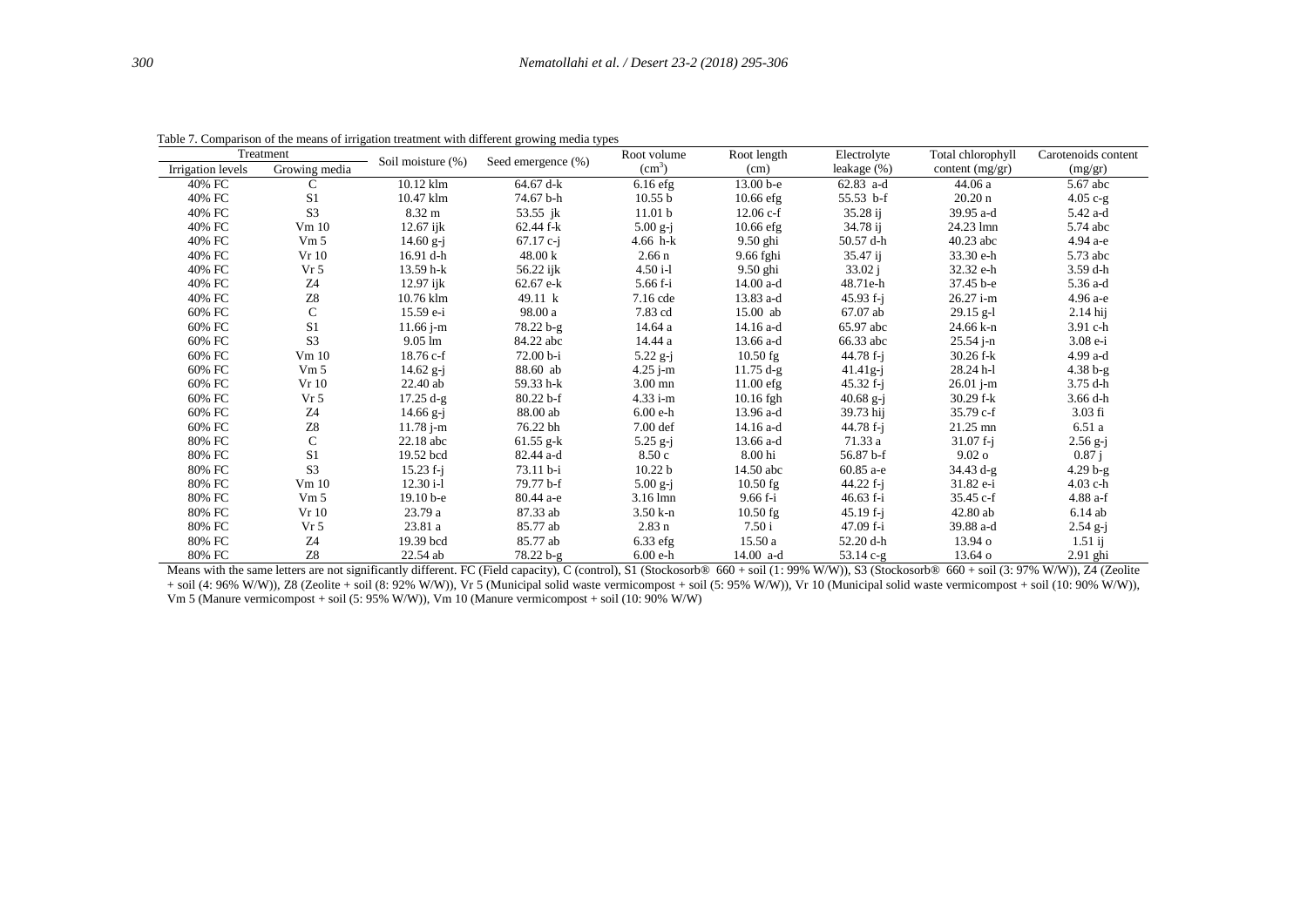## *3.10. Electrolyte leakage (EL)*

 In general, the turf grasses grown in S1, S3 and especially in the control treatments had the highest percentage of electrolyte leakage (Table 7). The plant in the control and S1 in 40% FC, and the plants in the control, S3 and S1 in both 80% and 60% FC levels had the highest EL. However, the plants in other treatments under 80% and 60% FC levels were not significantly different from each other in terms of electrolyte leakage (Table 7).

## *3.11 Total chlorophyll content*

 On the basis of means comparison (Table 7), in 80% FC, the least amount of total chlorophyll was observed in the plants cultivated in S1 (60.17 mg/gr), Z8 (92.98 mg/gr) and Z4 (90.94 mg/gr), respectively. In 60% and 40% FC treatments, the plants in Z8 (141.69 mg/gr) and S1 (134.66 mg/gr) had the lowest total chlorophyll content, respectively.

# *3.12. Carotenoid content*

 Under 80% and 60% FC, the plants cultivated in Vr10 (40.99 mg/gr) and Z8 (43.43 mg/gr) had the highest carotenoid levels, while under 40% FC, the plants in the control (37.86 mg/gr), Vm10 (38.29 mg/gr) and Vr10 (38.24 mg/gr) showed the highest carotenoid contents. In 80% and 60% FC, these values were much higher than the corresponding values in the control treatment (Table 7).

# *3.13. Visual and functional qualities*

#### *3.13.1. Texture*

 The higher texture scores were associated with irrigation levels of 40% FC, which imply an improved texture in the plants. However, there was not a significant difference between irrigation levels of 60% FC and 80% FC (Table 6). According to Table 6, the finest and coarsest textures were found in turf grasses planted in Vm5 and control treatments, respectively.

# *3.13.2. Color*

 Table 6 shows that the turf grass species grown under 40% FC possessed higher color values than the turf grass grown under 60% FC and 80% FC irrigation levels. There were also significant differences among the different growing media treatments in terms of color. It was found that the lowest color values were

associated with the control treatment (6.22). The best growing media treatment for color was Vm5 (quality value of the turf grass: 7.18), followed by Vm10 (quality value of the turf grass: 7.11) and Vr5 (quality value of the turf grass: 6.94) (Table 6).

# *3.13.3. Coverage (%)*

 The best turf grass coverage was associated with irrigation levels of 60% FC (6.58) with no significant difference from the turf grass coverage in 80% FC (6.44), while the lowest turf grass coverage was seen under 40% FC (5.63) (Table 6). According to Table 6, the turf grass coverage in two treatments Vr5 (7.05) and Vm10 (6.94) were the highest, and the plants planted in S1 (5.75) growing medium had the lowest coverage.

## *3.13.4. Smoothness*

 Mean comparisons of the growing media types showed that the highest smoothness scores was obtained in turf grasses planted in manure and MSW vermicomposts. In addition, the turf grasses planted in vermicompost (5% w) had a smoother surface than those planted in vermicompost (10%W) (Table 6).

## *3.13.5. Traffic tolerance*

 Table 6 shows that only irrigation levels had significant effect on traffic tolerance of the turf grass. It can be seen in Table 6 that the highest traffic tolerance score was associated with 60% FC (6.44), and, by contrast, the lowest traffic tolerance value was seen in plants grown under 40% FC.

## *3.13.6. General quality*

 According to Table 6, general quality of the turf grass was significantly affected by simple effects of irrigation levels and growing media types. Fig. 14 shows that among the different levels of irrigation, the lowest quality values were related to the plants grown under 40% FC (6.1), while the highest quality values were observed in the plants grown under 60% FC (6.63). These did not have significant differences from the plants grown under 80% FC irrigation level (6.56). In relation to the growing media, Table 6 showed that, all the treatments, in particular Vr 5, improved general quality of the turf grass compared to S3 (6.22) and Z4 (6.03) and the control treatments (6.30).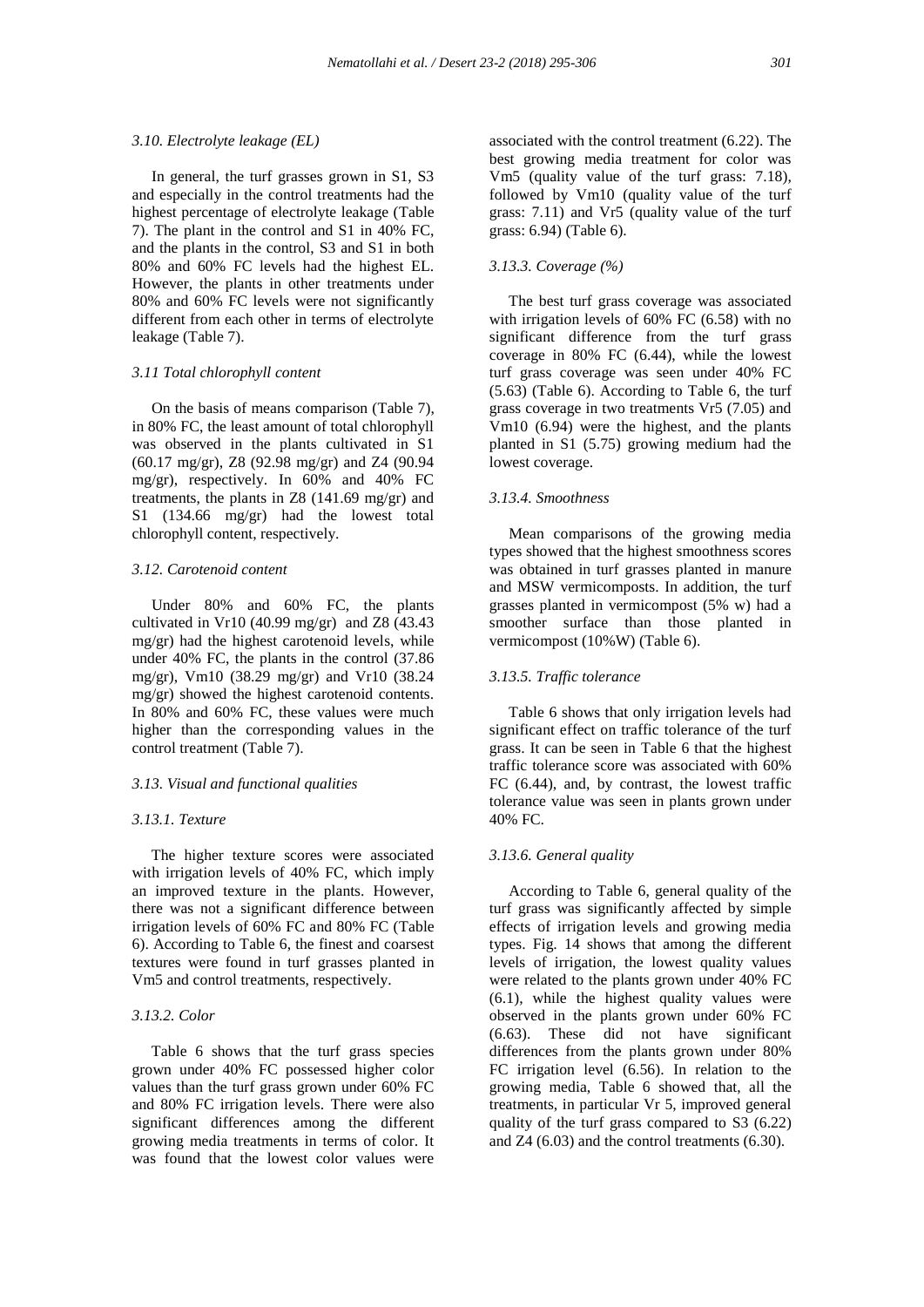# **4. Discussion**

 The aim of this study was to improve the most sensitive growth stage of lawn, which is the emergence and establishment of the seedlings to water stress. This paper investigated how management strategies such as using an appropriate threshold for the irrigation rates and selecting appropriate amendment mixtures with soil can be used as a way to control drought stress as well as to optimize water usage in a native *Festuca arundinacea* Schreb lawn.

 Turf grass is an important plant in landscape, especially from an aesthetic point of view. Evaluation of turf grass from this perspective is made using a number of traits such as plant coverage, color, texture, smoothness, traffic tolerance and general quality. One of the most common methods for measuring these traits is developed by Morris and Shearman (2000), in which these traits are evaluated visually by a human assessor with a scoring ranged between 1 to 9. In this research, aesthetic traits were evaluated using this method and it was determined that turf grass can have more aesthetic and smoother appearance in some growing media and water regimes with an aim to save water as much as possible. The findings of the present study showed that an irrigation regime of 40% FC led to better results in texture and color of the turf grass. However, some traits including percentage of turf grass coverage, traffic tolerance and general quality of the turf grass were better in 60% FC irrigation treatment. Nektarios *et al*. (2014) found that higher irrigation regime increased evapotranspiration significantly, and that might be the reason for lower turf grass quality in 80% FC. Therefore, irrigation in 60% FC is recommended. It seems also that vermicompost growing media (Vm5, 10 and Vr5, 10) was the most appropriate growing medium that could guaranty a quality lawn.

 In addition to the high importance of aesthetic traits in evaluating the quality of turf grass, studying the morphological and physiological traits of the turf grass in different growing media and levels of drought stress should also be considered. Although these traits may be less visible in appearance of the lawn, they are important in biochemical and metabolic processes of the plants which are considered important in environmental performance and also in terms of the health of plants.

 In the seedling emergence stage, it seems that although soil substrates mixed with vermicompost manure (5% and 10%),

Stockosorb® (1% and 3%) and zeolite (4%) led to good emergence percentage in the irrigation regime of 80% FC, the soil without amendment (control) especially in 60% FC irrigation regime was associated with the highest percentage of seed emergence. The differences between municipal solid waste vermicompost (10% w) and other treatments in terms of seed emergence in 60% FC, might be due to the higher pH and osmotic potential in Vr10, which may cause the seeds not to absorb water under severe stress conditions. This might be the reason why some of the seeds remained in a dormancy stage. In many species, the best pH for germination is 6.0 to 7.5 (Okay *et al*., 2011), while low and high pH levels limit seed germination (Baskin and Baskin, 2014). In addition, the pH of the embryo in some plant species has been shown to decrease during dormancy-breaking treatments (Footitt and Cohn, 2001), so it seems that lowering pH values in growing media which have a pH higher than the usual can be problematic for an embryo, and that is why an embryo remains in a dormant stage. Given that percentages of seed emergence in 60% FC and 80% FC irrigation treatments were not significantly different, it is recommended to use 60% FC level as the irrigation regime to increase the percentage of emergence and simultaneously get the chance to conserve water compared to the irrigation rate of 80% FC.

 In this regard, studying the amount of soil moisture is of great importance. In this experiment, the soil moisture behavior showed that when MSW or manure vermicompost was used as a soil amendment, the soil moisture content was conserved well especially under water stress conditions. These findings correspond with the results reported by Koppad and  $Rao(2004)$ , who stated that using vermicompost led to an increased growth of young teak trees through nutrient additions, and improved moisture retention of the growing medium. In this regard, Celik *et al*. (2004) also showed that vermicompost increased available water capacity of the soil. Furthermore, according to Puhalla *et al*. (2010), a compost mixture that has been decomposed for at least one year can enhance nutrients, water and buffering capacities of sand. Previous research has also showed that using vermicompost can improve soil chemical parameters (Jack and Thies, 2006; Haghighi, 2011). Moreover, soil moisture content was the highest particularly when MSW vermicompost (10% w) was used to amend the soil. However, given the low percentages of seed emergence in this treatment, MSW vermicompost cannot be considered as a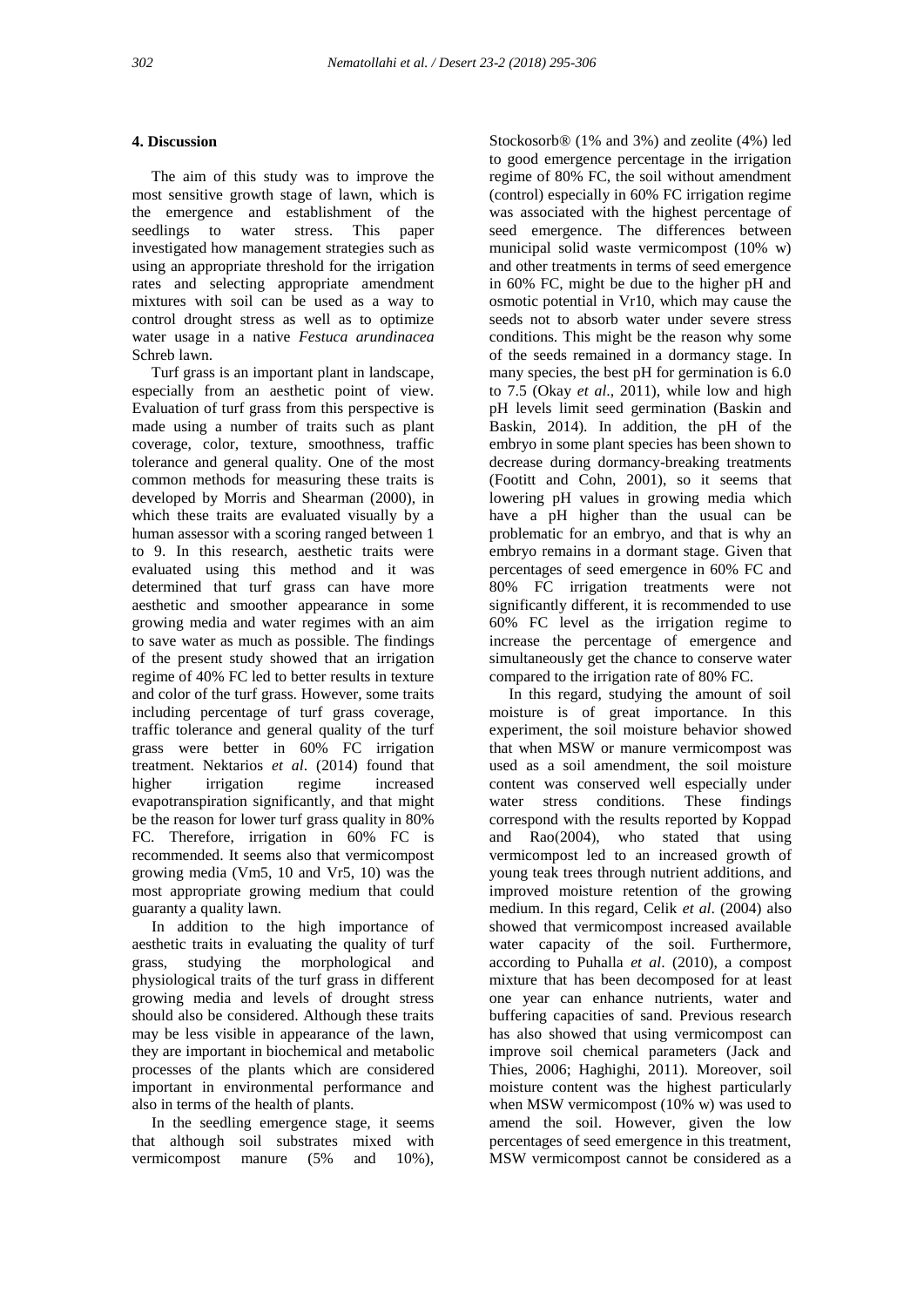recommended amendment for the soil in turf grass culture. It seems higher pH caused by this growing medium type (10% w), as presented in table 2, was the reason for the reduction in visual attributes of the turf grass.

 Generally, two important physiological traits affected by drought stress, are leaf relative water content and electrolyte leakage. It became clear that all treatments, especially Z4 (mixture of zeolite and soil with  $4\%/86\%$  w/w), were associated with higher RWC in the turf grass compared to the turf grasses in the control treatment. Regarding electrolyte leakage of plants, all the treatments except for the control and the mixture of 1% and 3% stockosorb and soil were associated with the plants with low electrolyte leakages. However, in an irrigation rate of 40% FC, treatments of 5% MSW vermicompost, 10% manure vermicompost and combination of synthetic superabsorbent of Stockosorb ® (3%) were associated with the lowest electrolyte leakages in the turf grasses, respectively. Maintaining higher RWC (Jiang and Huang, 2002) and lower electrolyte leakages shows that plants are physiologically more resistant to drought stress (Huang and Fry, 1998; Jiang and Huang, 2002). These characteristics could be linked to an increase in the activities of antioxidant enzymes and the reduction in membrane lipid peroxidation in plants (Wang and Huang, 2002).

 Overall, root characteristics including root volumes and lengths, and root water contents were similar in different treatments and as mentioned earlier, the plants treated in the growing media containing either kind of vermicomposts had the lowest root volumes and lengths and the highest root water contents. Vermicompost can increase water holding capacity of the soil (Parthasarathi *et al*., 2008). It seems that the reduction in the mentioned characteristics is due to the presence of moisture in the vermicompost growing medium. In addition, the treatments containing addition, the treatments containing vermicompost also had great superiority compared to this trait in other growing media treatments. However, S1 and Z4 treatments did not show significant differences from vermicompost-containing treatments in terms of relative water content of the shoots.

 In addition to this result, it was shown that treatments S1 (mixture of Stockosorb® superabsorbent and soil with 1%/99% w/w) and Z8 (mixture of zeolite and soil with 8%/82% w/w) in three irrigation levels were associated with the lowest amounts of chlorophyll a and b in the turf grasses. However, it seems that in watering with 60% FC, differences among the

treatments were greatly reduced. In this irrigation system, according to the literature, high chlorophyll content, especially under stress conditions, increased the rate of photosynthesis and was considered as an indicator showing plant tolerance to stress conditions. This matter is of high importance even in plant recovery conditions after removing the stress (Jiang and Huang, 2001; Wang and Huang, 2004; Rodriguez Navarro *et al*., 2004; Liu *et al*., 2008; Shi *et al*., 2012). In relation to root length and chlorophyll content, the results of this experiment were similar to the results of Taghizadeh *et al*. (2014), who reported that using a mixture of organic fertilizer of vermicompost and soil could improve some physiological characteristics such as chlorophyll content and reduce root length in sport turf grass.

 Generally, by examining all the traits, turf grasses treated by 60% FC and a growing medium containing 5% municipal solid waste vermicompost and 10% manure vermicompost showed high germination rates, high RWC, low electrolyte leakage, high chlorophyll content and high scores in visual traits and more water saving compared with the control at the same time. Although in this irrigation system the plants treated with Stockosorb 3% and zeolite 4% did not have a significant difference from the plants treated with vermicompost with respect to most of the traits, however the selection between these compounds and recommending the best growing medium in agricultural projects, using Stockosorb compared with the other options will not be the first choice due to its chemical nature, disrupting sustainability of the agricultural systems, being an imported product and having a high cost. Regarding the selection between substrates containing zeolite and vermicompost, it seems that vermicompost is preferred because vermicompost is an organic compound and according to references, it can enhance the total amounts of N, P and K in the treated plants more than these elements in the plants treated with the soil as the control. Further, the available amounts of N, P and K in the growing media were enough (Li *et al*., 2011). Using vermicompost in soil composition of the turfgrass can improve physiological characteristics such as length and shoot dry weight, soil organic matter as well as turfgrass quality (Taghi-Zadeh *et al*., 2014). On the other hand, stress increases antioxidant activities. Application of vermicompost and nitrogen in the growing medium reduced activity of antioxidant enzymes compared to the control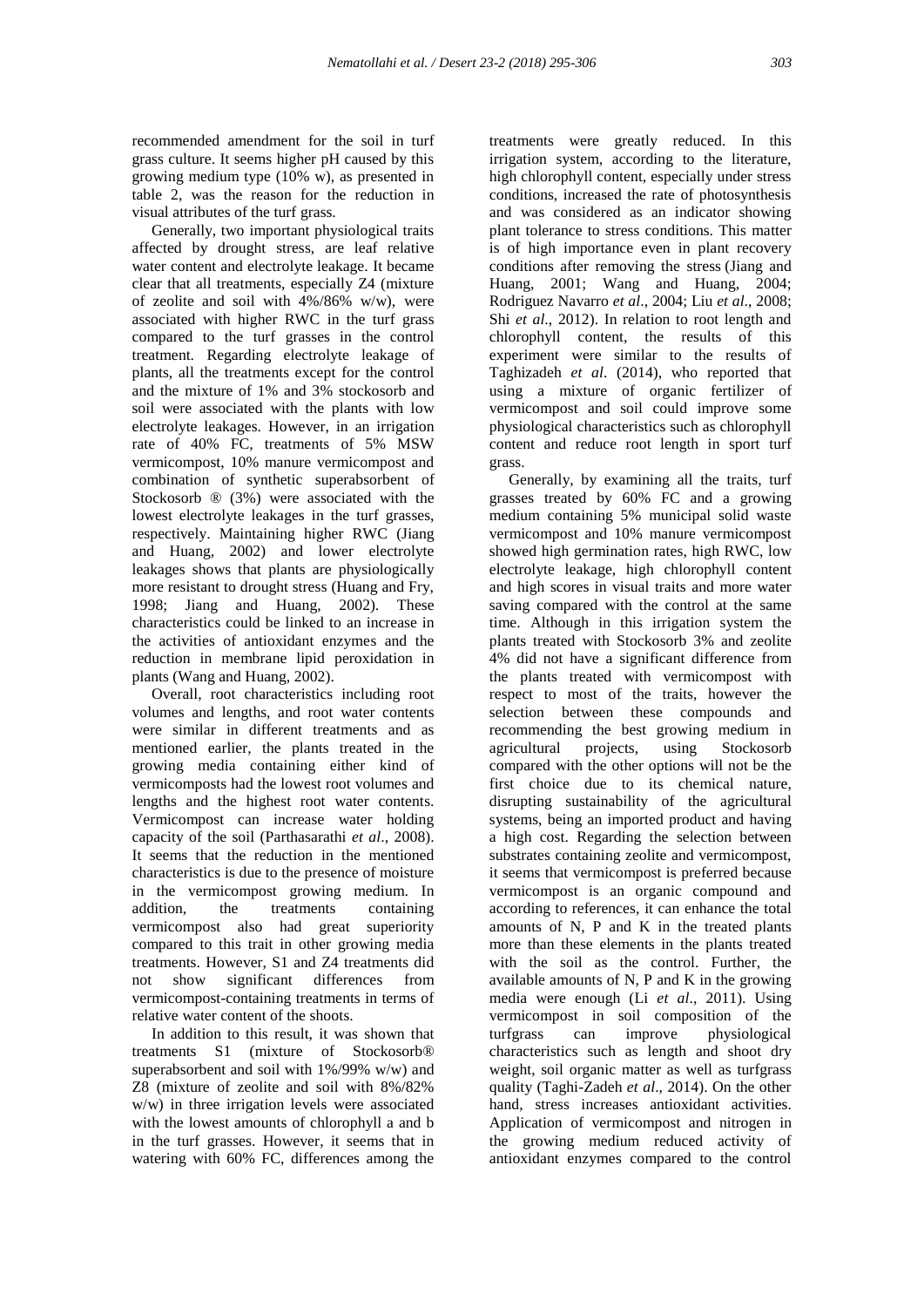soil (Kasthuri *et al*., 2011). Unlike vermicompost, zeolite is a mineral with no nutritional properties. Therefore, in selecting the most appropriate growing medium, components containing vermicompost may be recommended as the first choice. However, if this is going to be a growing media recommendation to a specific organization, such as a municipality that is responsible for managing large amounts of municipal waste, use of municipal solid waste vermicompost as an amendment for the growing medium of lawns is preferred.

#### **5. Conclusion**

 According to the results of this experiment, it seems that during the seed emergence stage and early growth of the plants using irrigation rate of 60% FC compared to 80% FC and 40% FC levels is the optimum irrigation level. Increasing the irrigation level up to 80% FC may increase water consumption with no significant improvement in turf grass quality. Moreover, decreasing the irrigation level to 40% FC can cause a significant reduction in the turf grass quality. In such circumstances, a mixture of municipal solid waste or manure vermicompost with soil can be a good growing media mix because it can maintain moisture in the soil and also improve morphological, physiological and visual quality of *Festuca arundinacea* Schreb.

#### **Acknowledgement**

 We are grateful to Hadise Poorali and Ali Masoomi for their assistance with this research. We also thank Ferdowsi University of Mashhad for financial support of the project under grant number 33284.

#### **References**

- Abedi-koupai J., J. Asadkazemi, 2006. Effect of hydrophilic polymer on the field performance of an ornamental plant (*Cupressus arizonica*) under reduced irrigation regimes. Iranian Polymer Journal, 15; 715-725.
- Alizadeh, A., 2004. Relationships of water and soil and plant. Sixth ed. University of Imam Reza publication, Mashhad. (In persian)
- Baskin, C., J. Baskin, 2014. Seeds: Ecology, Biogeography, and, Evolution of Dormancy and Germination. Academic Press is an imprint of Elsevier.
- Barrs, H.D., P.E. Weaterley, 1962. A re-examination of the relative turgidity techniques for the estimating water deficit in leaves. Australian Journal of Biological Sciences 15; 413-428.
- Basra, S.M.A., M. Ashraf, N., A. Iqbal, Khaliq, R. Ahmad, 2004. Physiological and biochemical aspects

 of pre-sowing heat stress on cottonseed. Seed Science and Technology. 32; 774-765.

- Beard, J.B., 1973. Turfgrass: Science and Culture. Prentice-Hall, Inc., Englewood Cliffs, N.J.
- Blum, A., 1996. Crop responses to drought and the interpretation of adaptation. Plant Growth Regulator, 20; 135- 148.
- Caturegli, L., N. Grossi, M. Saltari, M. Gaetani, S. Magni, A.E. Nikolopoulou, E. Bonari, M. Volterrani, 2015. Spectral reflectance of tall fescue (*Festuca Arundinacea* Schreb.) under different irrigation and nitrogen conditions. Agriculture and Agricultural Science Procedia, 4; 59-67.
- Celik, I., I. Ortas, S. Kilic, 2004. Effects of compost, mycorrhiza, manure and fertilizer on some physical properties of a Chromoxerert soil. Soil and Tillage Research, 78; 59-67.
- Daneshmand, F., M. Arvin, B. Keramat, N. Momeni, 2012. The effect of salinity stress and salicylic acid on seed germination parameters and growth of maize (*Zea mays* L.) in field condition. Plant Process and Function 1; 56- 70 (in Persian).
- De Villiers, A.J., M.W. Van Rooyrn, H.A. Can Deventer, 1994. Germination of three Namaqualand pioneer species, as influenced by salinity, temperature and light. Seed Science and Technology. 22; 427-433.
- Footitt, S., M.A. Cohn, 2001. Developmental arrest: from sea urchins to seeds. Seed Science Research, 11; 3-16.
- Gibeault, V.A., J.L. Meyer, R. Autio, R. Strohrnan, 1989. Turfgrass alternatives with low water need. California agriculture, 43; 20- 22.
- Gregorie, G., 2004. Effects of organic fertilizers on turfgrass quality and growth. M.Sc. thesis, The faculty of graduate studies, The University of Guelph, Ottawa, Canada.
- Haghighi, M., 2011. Sewage sludge application in soil improved leafy vegetable growth. Journal Biology Environmental Science, 5; 165-167.
- Harrell, M.S., G.L. Miller, 2005. Composted yard waste affects soil displacement and roadside vegetation. HortScience, 40; 2157–2163.
- Huang, B., J.D. Fry, 1998. Root anatomical, physiological, and morphological responses to drought stress for tall fescue cultivars. Crop Science, 38; 1017-1022.
- Jack, A.L., J.E. Thies, 2006. Compost and vermicompost as amendments promoting soil health. In: Uphoff N., editors. Biological approaches to sustainable soil systems, CRC Press; p. 453-466.
- Jiang, Y., B. Huang, 2001. Drought and heat stress injury to two cool-season turfgrasses in relation to antioxidant metabolism and lipid Peroxidation. Crop Science, 41; 436–442
- Jiang, Y., B. Huang, 2002. Protein alterations in tall fescue in response to drought stress and abscisic acid. Crop Science, 42; 202-207.
- Kasthuri, H., K. Shanthi, S. Sivakumar, S. Rajakumar, H.K. Son, Y.C. Song, 2011. Influence of municipal solid waste compost (MSWC) on the growth and yield of green gram (Vigna radiate (L) Wilczek),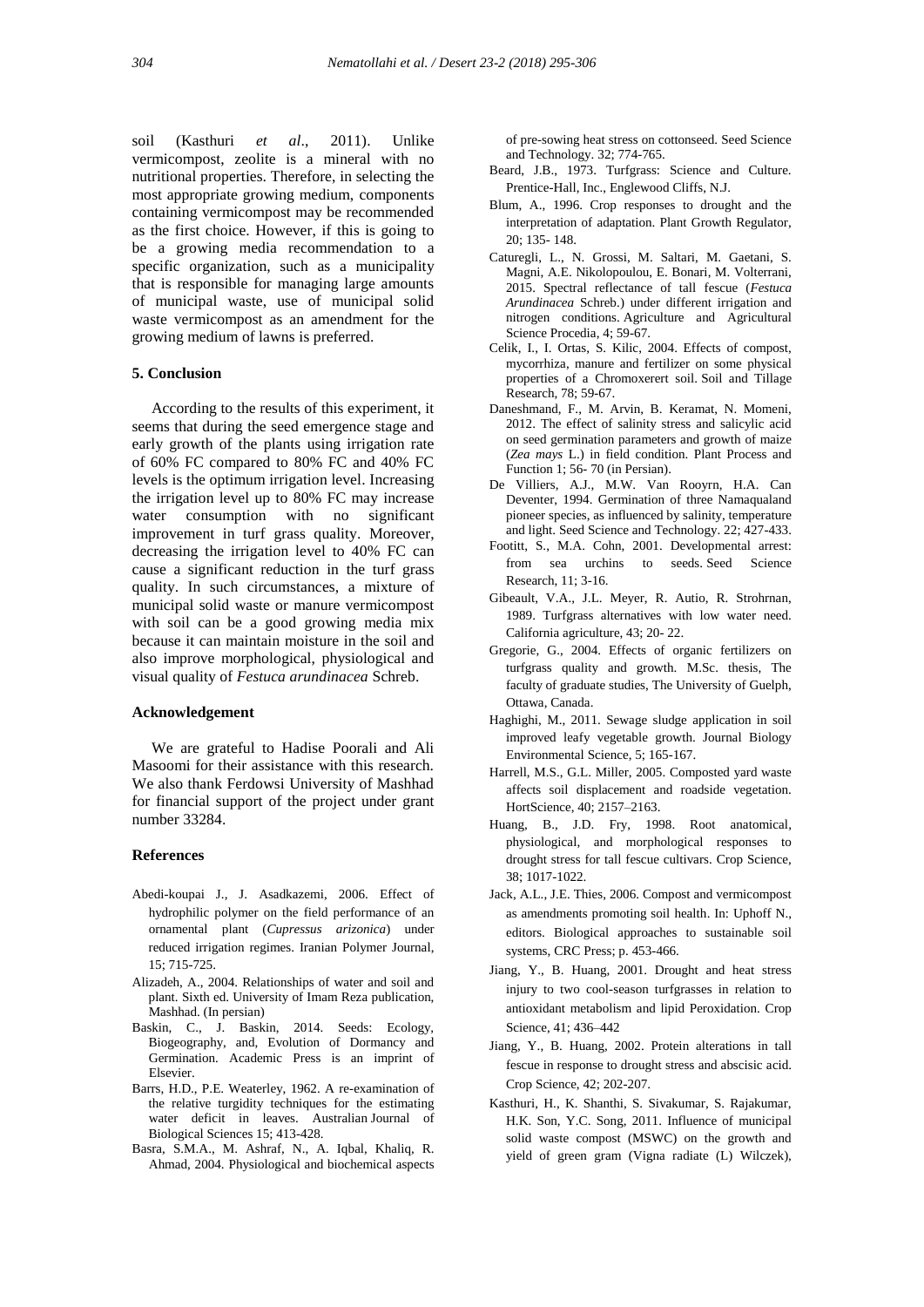Fenugreek (Trigonella foenum-graecum L.) and on soil quality. Iranian Journal of Environmental Health Science & Engineering, 8; 285.

- Katergi, N., J.W. Van Horn, A. Hamdy, F. Karan, M. Mastrovtilli. 1994. Effect of salinity on emergence and on water stress early seedling growth of sunflower and maize. Agriculture and Water Management, 26; 81-91.
- Koppad, A.G., R.V. Rao, 2004. Influence of in situ moisture conservation methods and fertilizers on early growth of teak (Tectona grandis). Journal of Tropical Forest Science; 218-231.
- Larney, F.J., H.H. Janzen, 1996. Restoration of productivity to a desurfaced soil with livestock manure, crop residue, and fertilizer amendments. Agronomy Journal, 88; 921–927.
- Li, G., F. Hou, Z. Guo, G. Yao, N., Sang, 2011. Analyzing nutrient distribution in different particle size municipal aged refuse. Waste management, 31; 2203-2207.
- Lichtenthaler, H.K., 1987. Chlorophyll fluorescence signatures of leaves during the autumnal chlorophyll breakdown. Journal of Plant Physiology, 131; 101- 110.
- Linde, D.T.; L.D. Hepner, 2005. Turfgrass seed and sod establishment on soil amended with biosolid compost. Hort Technology, 15; 577–583.
- Liu, X.B., L.A. Duo, S.L. Zhao, 2008. Characteristics of compound medium with different domestic rubbish compost particles and their ecological effects on Lolium perenne L. J. Chin. Grassl. 30; 72–77.
- Loschinkohl, C., M.J. Boehm, 2001. Composted biosolids incorporation improves turfgrass establishment on disturbed urban soil and reduces leaf rust severity. Hort.Science, 36; 790–794.
- Lucero, D.W., D.C. Martens, J.R. McKenna, D.E. Starner, 1995. Poultry litter effects on unmanaged pasture yield, nitrogen and phosphorus uptakes, and botanical composition. Communication Soil Science Plant Analysis, 26; 861–881.
- Lutts, S., J.M. Kinet, J. Bouharmont, 1996. NaCl induced senescence in leaves of rice (Oryza sativa L.) cultivars differing in salinity resistance. Annual Botany. 8; 389-398.
- Magrokosho, C., K. Pixley, 1995. Drought tolerance at flowering and cross-over interaction for yield of three maize of Zambabwe. CIMMYT. Mount Pleasant. Harare, Zimbawe.
- Morris, K.N., R.C. Shearman, 2000. The National Turfgrass Evaluation Program: Assessing New and Improved Turfgrasses. Diversity, 16; 19-22.
- Nektarios, P.A., N. Ntoulas, G. Kotopoulis, T. Ttoulou, P. Ilia, 2014. *Festuca arundinacea* drought tolerance and evapotranspiration when grown on two extensive green roof substrate depths and under two irrigation regimes. European Journal of Horticultural Science; 142-149.
- Okay, Y., A. Günöz, K.M. Khawar, 2011. Effects of cold stratification pretreatment and pH level on

 germination of Centaurea tchihatcheffii Fisch. Et Mey. seeds. African Journal of Biotechnology, 10; 1545-1549.

- Parthasarathi, K., M. Balamurugan, L.S. Ranganathan, 2008. Influence of vermicompost on the physico chemical and biological properties in different types of soil along with yield and quality of the pulse crop blackgram. Journal of Environmental Health Science & Engineering, 5; 51-58.
- Rodriguez, D., M.M. Zubillaga, E.L. Ploschuk, W.G. Keltiens, J. Goudriaan, R.S. Lavado, 2006. Leaf area expansion and assimilate production in sunflower (*Helianthus annus L*.) growing under phosphorus conditions. Plant Soil Science, 202; 133- 147.
- Rodríguez-Navarro, J.A., E. Zavaleta-Mejía, P. Sanchez- Garcia, H. González-Rosas, 2000. The effect of vermicompost on plant nutrition, yield and incidence of root and crown rot of gerbera (Gerbera jamesonii H. Bolus). Fitopatologia, 35; 66-79.
- Roohollahi, I., N.A. Khoshkholghsima, T. Yamada, M. Kafi, Y. Hoshino, A. Liaghat, A.A. Jafari, 2015. Evaluation of seedling emergence and relative DNA content under dry soil conditions of wild *Festuca arundinacea* populations collected in Iran. Grassland Science, 61; 6-14.
- Schumann, G.L., H. Soares, C.M. Holden, M.S. Switzenbaum, 1993. Relationship of traditional parameters of compost stability to turfgrass quality. Environmental Technology, 14; 257–263.
- Shi, Y., J. Li, J. Shao, S. Deng, R. Wang, N. Li, J. Sun, H. Zhang, H. Zhu, Y. Zang, X. Zheng, A. Huttermann, S. Chen, 2010. Effects of Stockosorb® and Luquasorb polymers on salt and drought tolerance of *Populuspopularis*. ScientiaHorticulturae, 124; 268- 273.
- Shi, P., R.J. Li, J.M. Zhang, 2012. A study on utilization of recycled clippings on a golf course. Acta Prataculturae Sinica, 5; 1-19.
- Siddique, M.R.B., A. Hamid, M.S. Islam, 1999. Drought stress effects on photosynthetic rate and leaf gas exchange of wheat. Botanical Bulletin of Academia Sinica, 40;141-145.
- Soltani, A., M. Gholipoor, E. Zeinali, 2006. Seed reserve utilization and seedling growth of wheat as affected by drought and salinity. Journal of Environmental and Experimental Botany. 55; 195- 200.
- Taghizadeh, M., I. Shahrjerdi, M. Ahsani, 2014. Compare the different media on the growth characteristics of sports turf. Journal of Horticulture, Forestry and Biotechnology, 18; 1-6.
- Valadabadi, S.A., A.H. Shiranirad, H. Aliabadi Farahani, 2010. Ecophysiological influences of zeolite and selenium on water deficit stress tolerance in different rapeseed cultivars. Journal of Ecology and the Natural Environment 2; 154-159.
- Wang, Z., B. Huang, 2004. Physiological recovery of Kentucky bluegrass from simultaneous drought and heat stress. Crop Science, 44; 1729-1736.
- Zahedi, H., G. Noormohammadi, A.H.S. Rad, D. Habibi, M.M.A. Boojar, 2009. The effects of zeolite